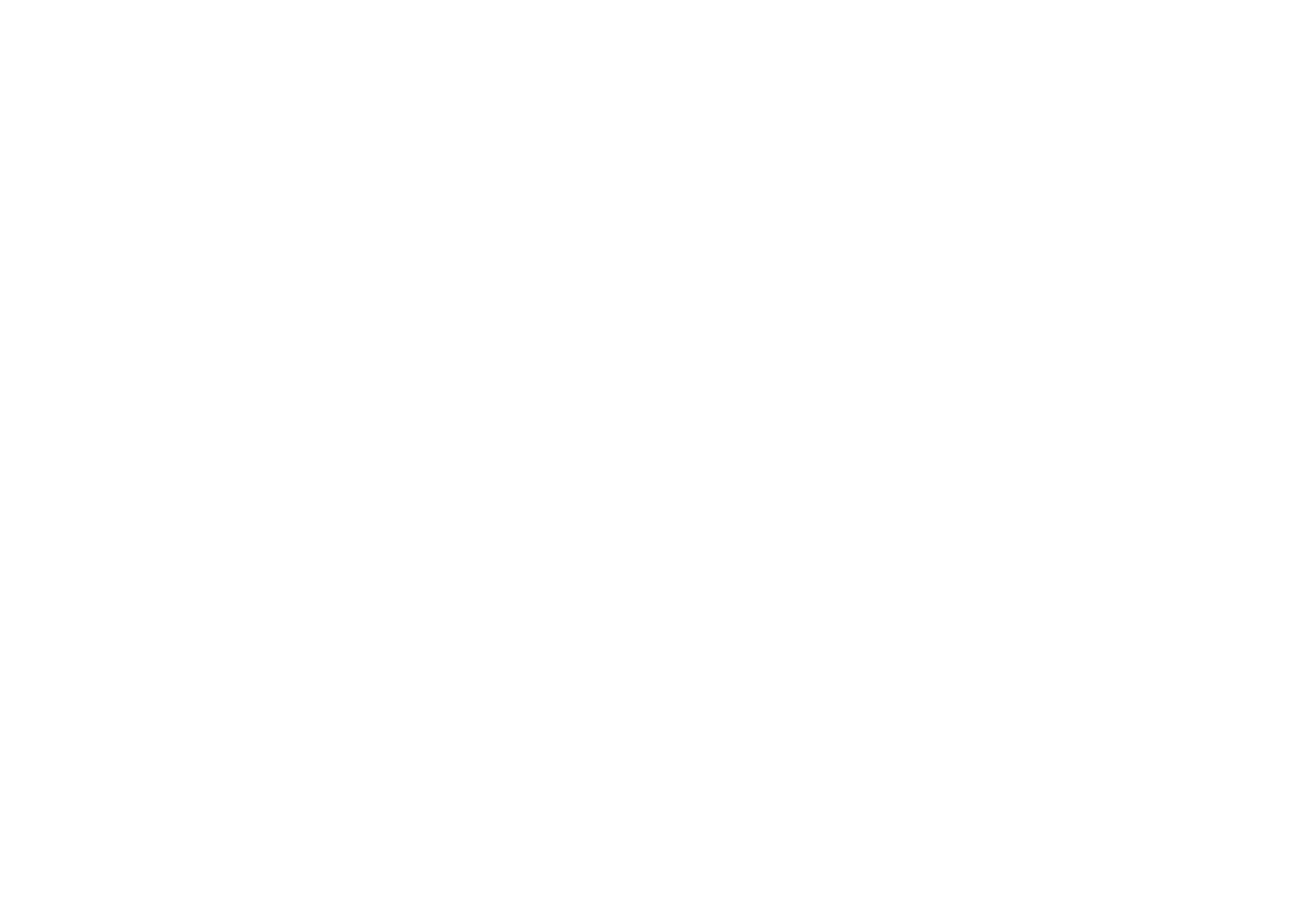domination, he doesn't exercise it in a conscious and calculated manner but spontaneously, as if it was normal, as if it was the only possible way. It is also suppressed by the close circle who sees nothing, since the man takes good care of preserving his public image, and that in everybody's mind it is impossible that the friend they think they know so well would behave that way. The close circle that doesn't intervene because it's private, because it's not their business, because they perceive situations as isolated cases where the man and the woman are equals, where she could have the possibility to stick to her positions, like in any situation of inter individual conflict. This leads the woman to doubt her own perception, simply because she has no space, neither in herself or in her couple, or in her environment for it to exist, to set things straight. Because there is nowhere she finds echo to what she experiences, because there is no recognition of what she suffers, no acknowledgment that would state « no, you're not tripping, what you're living is unacceptable ».

Violence is a slow process during which the systematisation and the crescendo effect that rises restlessly in intensity leads to a spiral that repeats and reinforces itself all the time, until the woman becomes so weary mentally that she is deprived of means to fight back.

It has different shapes, different scales, an infinite range of reproduction's mechanism that imbricate themselves one into the other.

In countless situations, the man doesn't even need to say things, to express them verbally in order for them to still have an impact. For instance when it comes to affective blackmail, the man doesn't need to say « I'm unhappy and it's your fault », everything about his attitude expresses it. He doesn't show it, he makes it transpire. He can also say things less clearly: « Do you realise what you're doing » can very well replace « you're a real bitch ». It can even not be aggressive at all, more like an advice, with a sincere and fair tone: « you know, I'm worrying about you. Lately I feel like you're being incoherent » reflects back to the woman the image of the hysterical freaking out. It's not because the form is a euphemism, because the words are less harsh, that there is no violence for the woman.

# Domestic violence

*inspired by Marie France Hirigoyen's book "*Femmes sous emprise*"; and unfortunately by our experiences as women and those of other women we've spoken with.*

When we say "domestic violence" we usually have the image of a woman covered with marks, beaten by her husband or even killed. That is just the visible part of the iceberg. The paroxysm of insidious and daily abuses embedded in the couple's story. Physical violence always comes along with psychological violence, when the woman is already trapped in a deeply unequal relation.

"I believed for a long time that domestic violence didn't apply to me, because my husband wasn't beating me. But I was actually so submitted that he didn't need to beat me for me to obey him. Physical violence only came when I started to resist"

Domestic violence is in all the small acts that debase the woman, put her under the grip of her partner, enshrining status' inequality. It starts with the "micro-violence" that paves the way, then it escalates into a vicious cycle where the man always imposes more, the woman always accepts more.

We speak about psychological violence when the man, through a set of attitudes, behaviours and remarks, slanders and denies the woman's lifestyle, destabilises her and hurts her. In this manner, the man imposes his power and takes control of the relation.

If this violence is sometimes hard to differentiate it is because it plays on people's subjectivity: some things can appear trivial to the eyes of others but the women feel the violence. This violence can start very subtly: threatening tone, mocking, disapproval or contemptuous looks, etc … but all these forms contribute to the woman's depreciation, making her feel ill at ease, scaring her, putting her under pressure.

Often, in public the man looks irreproachable, because he cares about protecting the image the others have of him. He hides himself behind humour, irony, pretending that "it's just a joke". It is in private that the violence is fully revealed.

When the woman tries to react, the man explains her that she is mistaken: "I was joking" or "I was angry but not at you" or "No I'm not jealous, I was worried about you". It works so good that the woman ends up doubting what she lived, thinking that her perceptions are mistaken, that she is paranoid, that she is becoming crazy, making things up.

We can try to differentiate many axis that domestic violence revolves around, many mechanisms that sustain them.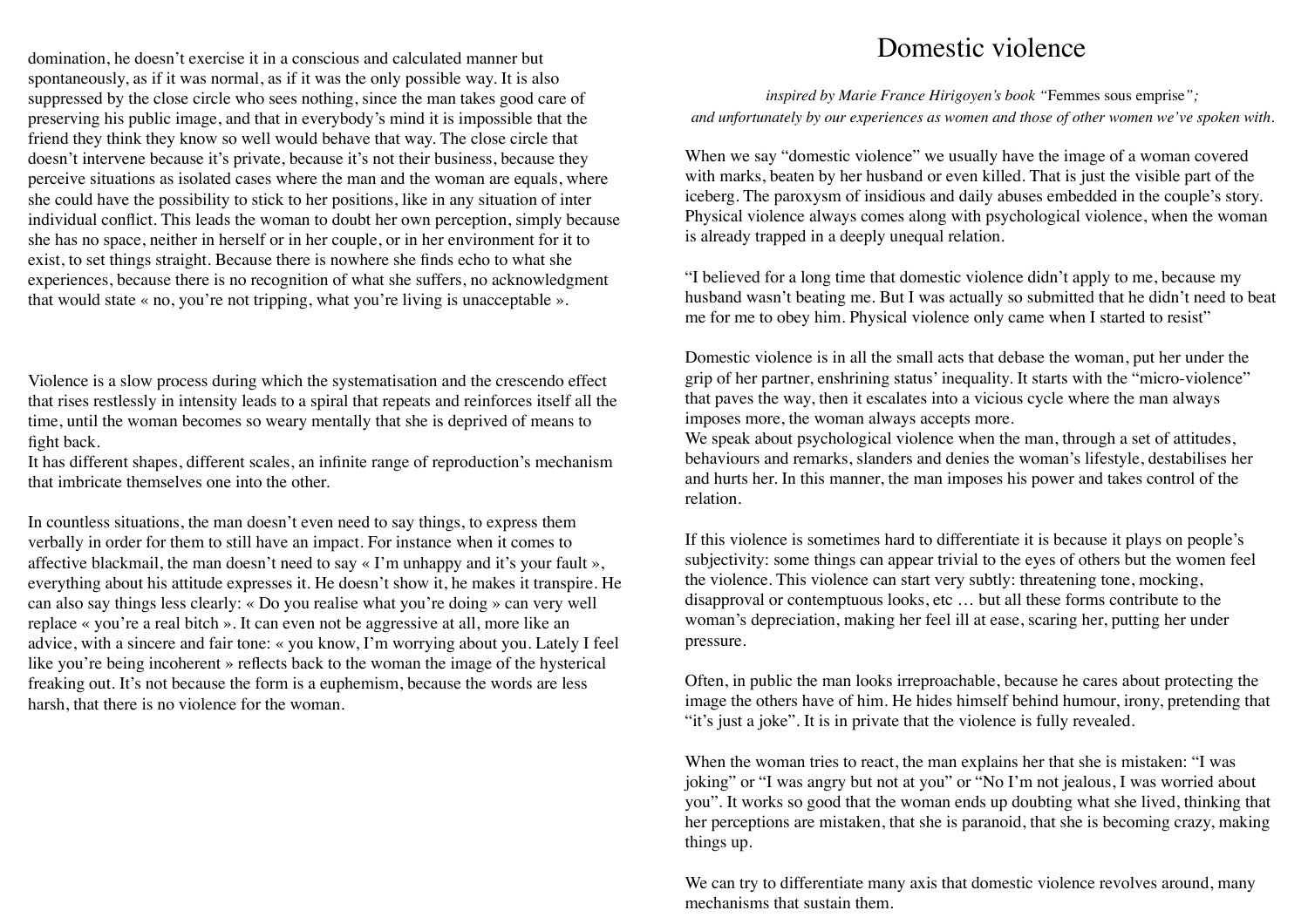# **Control**

It refers to possession over the other. It's about intrusion in the woman's activities, her social relations, her personal choices. It's when there is no space left in the life of the woman in which her partner is not involved. « You know, your girlfriend, I think she's using you », « are you sure you wanna study sociology? There isn't much career prospects ». It can be just through showing interest about « what did you do today? » but in a systematic manner, leading to a point when there is nothing that the man doesn't know about the woman's life. It's speaking in her name « oh, she doesn't like skiing much », « I believe tonight she doesn't wanna go out ».

# **Isolation**

To keep perpetuating violence, the woman has to be separated from her friends, her family. Deprive her of support and ears to confide in what she is going through. Sometimes, it takes depreciating others: « your mother doesn't respect you, she doesn't care about you », « your girlfriends are really unbearable! », « X thought you were exaggerating the other night ». The man can also play the reverse game: go to the friends to discredit his partner to their eyes.

The woman's life needs to revolve solely around her partner, he needs to be at the center, she has to take care of him, to always prioritise him, to constantly think about him. Like when the man explains to his partner that he is feeling low, that she needs to stay close to him, and that therefore she naturally cancels her girls' night. It is as if when the woman is out living for herself, the man always conveniently needs her and makes her come back home.

It is all that deprives the woman of her independence, making it impossible for her to live without her partner. The social isolation in which the woman then finds herself set the stage for total control.

#### **Jealousy**

It is a form of control, linked to the desire for possession. What the man wants is exclusivity: sexual of course, but beyond that, relational exclusivity, exclusivity of mutual trust, of feelings, of thoughts. Under more or less diffuse forms, it is about the will to be at the center, to be the only one: the one she sleeps with, she talks to, the one she does this or that activity with, the one she thinks about, to whom she gets presents. The one that always takes precedence over the rest of the world. In the exacerbated form, it goes to control over phone calls, activities, social interactions. Though jealousy can also be more subtle: « You told X about that but you didn't tell me? You don't trust me anymore? ». It also encompasses all the strategies that a man can put in place when he feels like his partner is attracted to somebody else: depreciate the competition (« frankly, I think X is uninteresting/manipulative »), monopolise the woman when the other man is around (« hey, can you come for 5 min, I need to tell you something super important »), mark territory towards the rival (come to sit next to the woman, kiss her, touch her).

maybe pay more attention to him, you're being really selfish ») or by the woman herself (« I'm being unfair, I'm hurting him, every time I love someone I make them suffer »).

Also because the woman feels responsible of the good development of the relationship, of the relational harmony, because somehow her role as a woman is to hold it together, to listen, to find solutions.

### **Silence**

All of this is sustained by the woman's silence, which by itself reinforces the isolation she finds herself in. She doesn't bring it up to the man concerned, of course, but not even to her friends, an environment in which she could find support. At the heart of this silence, several mechanisms can be found. The infamous separation between private and public that make the woman thinks that it's her affair, that she shouldn't bring it outside of the couple sphere, that it's nobody else's business. Also because, people reflect this image of « it's not our business », and that even if she takes the step she'd have a hard time finding someone who'd listen. It's also the fear of retaliation, the fear of the man's wrath, of how he'll make her pay for having spoken (« aren't you ashamed of going public with this? » « you're enjoying making me the bad guy of the story »). It's when the woman still tries to protect the man, when she refuses to speak because she's scared to scatter his image, to ruin his reputation, his social recognition, when she doesn't want to expose her partner to the judgment of others.

And at the deepest point, there is shame: shame of being the one that went through all this, who accepts it, let him do it. The shame of feeling lower than low and not daring to leave. Because the humiliations and the depreciation work like a charm, the woman cannot stand the idea of the others gazing at what she thinks she is. Because she feels like shit and is too scared that the others see her that way. Because too often we hear at the back of speeches that the woman is guilty of the violence she receives, that if it would really bother her she'd leave (« she asked for it that bitch », « if it was me, I'd leave him right away. If some stay it's because they like it »).

#### **Unconsciousness**

There is escalation of violence as long as it isn't denounced, as long as the woman doesn't set boundaries, and often, it takes a lot of time, and a « breaking point», an event perceived as more serious than the others, as a point of no return in order for her to eventually be aware of it. Frequently the woman doesn't see violence as such, she doesn't identify it that way, and she finds others explanations to these behaviours, other justifications (which often makes her responsible and not the man); simply because it is extremely difficult to see yourself as a victim.

This violence is denied by the aggressor (« but you're completely crazy », « but no, it's not jealousy », « stop it, I got a bit upset okay, but I still didn't insult you »), also because himself doesn't perceive himself as violent and rather simply behaves as he's been taught to do, because often he's not conscious himself of this process of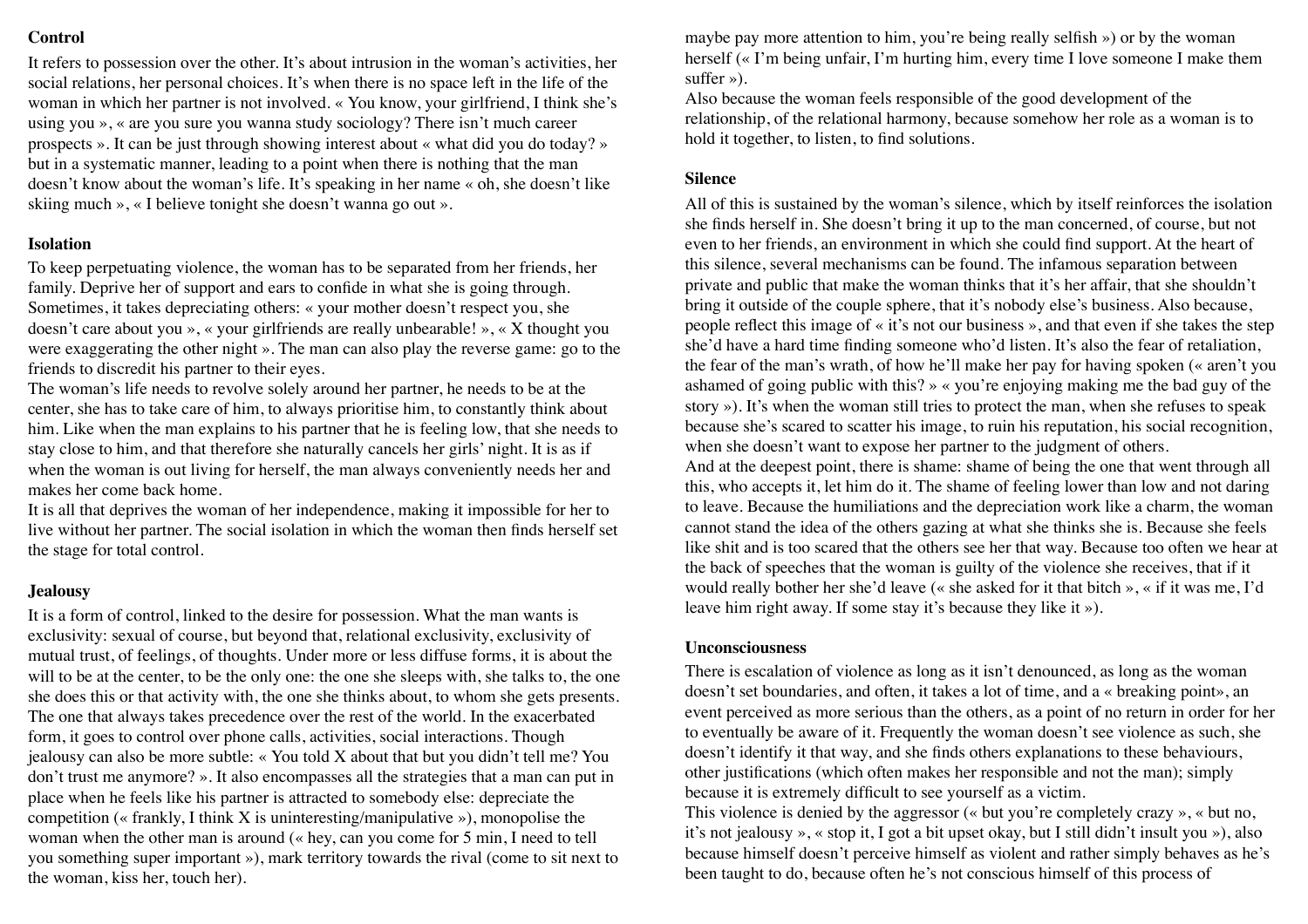to leave. The fear of material difficulties triggered by the separation constrain the woman to stay.

# **Exploiting weakness of the other - hit where it hurts**

Romantic relationship give a privileged access to the other's intimacy. It is de facto a privileged position to do damage. In all this process of depreciating, undermining the woman, the man has this particularly efficient weapon: to know the fragilities of the woman, her weaknesses, her emotional cracks and exploit them. It's when what use to fall under questions of trust becomes a destructive power. It's for instance when the man uses the confidences the woman shared with him against her: a woman who has a particularly complicated relationship with her mum and who gets told in a fight « you sound like your mother »; a woman who has been through a painful affective breakup and to whom her partners says « no wonder X doesn't speak to you anymore ». It's everything that can hurt and let him knows precisely where to hit. It's when a woman lacks confidence in herself and the man keep pressing on this weakness.

# **Emotional blackmail**

Because it is in the frame of love relationship, the violence is even more accepted because affects are engaged. Because the woman is in love, she cannot end the relation after the first signs of violence, she wants to preserve the relation, save it at all costs. All this exerted blackmail like "look, you makes me sad", "I love you, I don't recognise you anymore", "I need you, I cannot live without you", "Come back I'm sad" ; Where the woman feels like she has to give him a second chance, give chance to this relation. Every situations where the woman doesn't react because she is afraid to hurt, to harm.

# **Guilt-tripped woman - victimised man**

Among the mechanisms on which relies the perpetuation of those violence, there is the woman's feeling of guilt; because she doesn't want to make the other suffer, she justifies these behaviours. It's when a woman gets called a bitch and gets screamed on because she's had another romantic relation, and instead of setting her boundaries by saying « stop, you can't talk to me like that », she legitimises the behaviours by thinking « it's my fault if he's angry, I hurt him ». Ultimately, instead of refusing those violence, she ends up considering herself responsible.

This guilt is fuelled by the man: it's this very common attitude of simply staring at the woman saying nothing, showing well that he's suffering (« you don't see that you hurt me? »), and therefore it's the woman who will try to appease him, to find answers, who will take it upon herself to solve things. It's the « you were not there for me when I needed it, while I was there for you », which feeds back to the woman that she is the selfish one.

It's all this process in which, whatever happens, it is eventually the man who is perceived as the victim, whether it is by himself (« you don't give a shit about me, how can you do that to me  $\gg$ ), by the people around ( $\ll$  you're hard with X, you should Often, the man doesn't admit jealousy - useless to say « you're being jealous », he won't recognise it and will always find good excuses: « I just wanted to be close to you », « if I got upset, it's because I can feel that this guy is only after your ass », « sorry, I was in a bad mood », « it's not the fact that you spend time with him that bothers me, it's just that at this moment, I needed you, I wasn't feeling well and you couldn't care less, you tossed me aside ».

# **Harassment**

Repeating to satiety a message to someone we achieve to saturate their critical capacities and to make them accept anything, as for example endless discussions that until the woman, exhausted, gives up and says or does what her partner wants. This kind of mechanisms can be applied to many things: An interrogation with the purpose that the woman confesses that she had sexual relations with someone else; The man always doubting the woman's feelings so that she reassures him, telling him how much she loves him and how she cannot live without him; The guy that never stops speaking about anal sex to his partner when she doesn't want it, using all possible arguments until she gives up; Every time the woman, out of boredom, finds it easier complying; Or, even more vicious, every time that, after hearing again and again the same speech, the same arguments, she ends up being persuaded that her partner is right.

The harassment comes up very often after the break up: it's a way for the man to stay omnipresent in the women's mind, to remind her that he's waiting for her to come: they are the 10 phone calls per day, the letters, the surprise visits, turning out right to meet in the same places… There can be insults, threats and also guilt-tripping: "if you don't come back I will do bullshit, I will kill myself". But they can also be a declaration of love, the "come back, I will change, I realize now" in order to prevent the woman to take some distance.

# **Disparagement - depreciation**

It is about harming the woman's self-esteem and weakening her self confidence. It's showing her that she is worthless, that she is incapable. It induces several things: the woman doubts herself, looses confidence; she internalises a feeling of inferiority that sustains the man's domination. It feeds back an image of the woman in need of her partner: « what would you do without me? Really, you would be lost without me to guide you, advise you, be at your side and support you ». Or « nobody else would want you. I'm the only one you can feel good with because I'm the only one who can bear with you ».

Here again, a whole panel of strategies exists: doubting the woman's mental health (« but are you losing your mind, you're completely hysterical/crazy, you're making stuff up »); undermining her intellectual faculties (mock her point of views, her opinions, take a very professorial or intellectual tone to explain her things, highlight that he obviously knows better than her, that he's got it all, all the small « but what do you know about that? »). It is also criticising her body, her looks and the image she